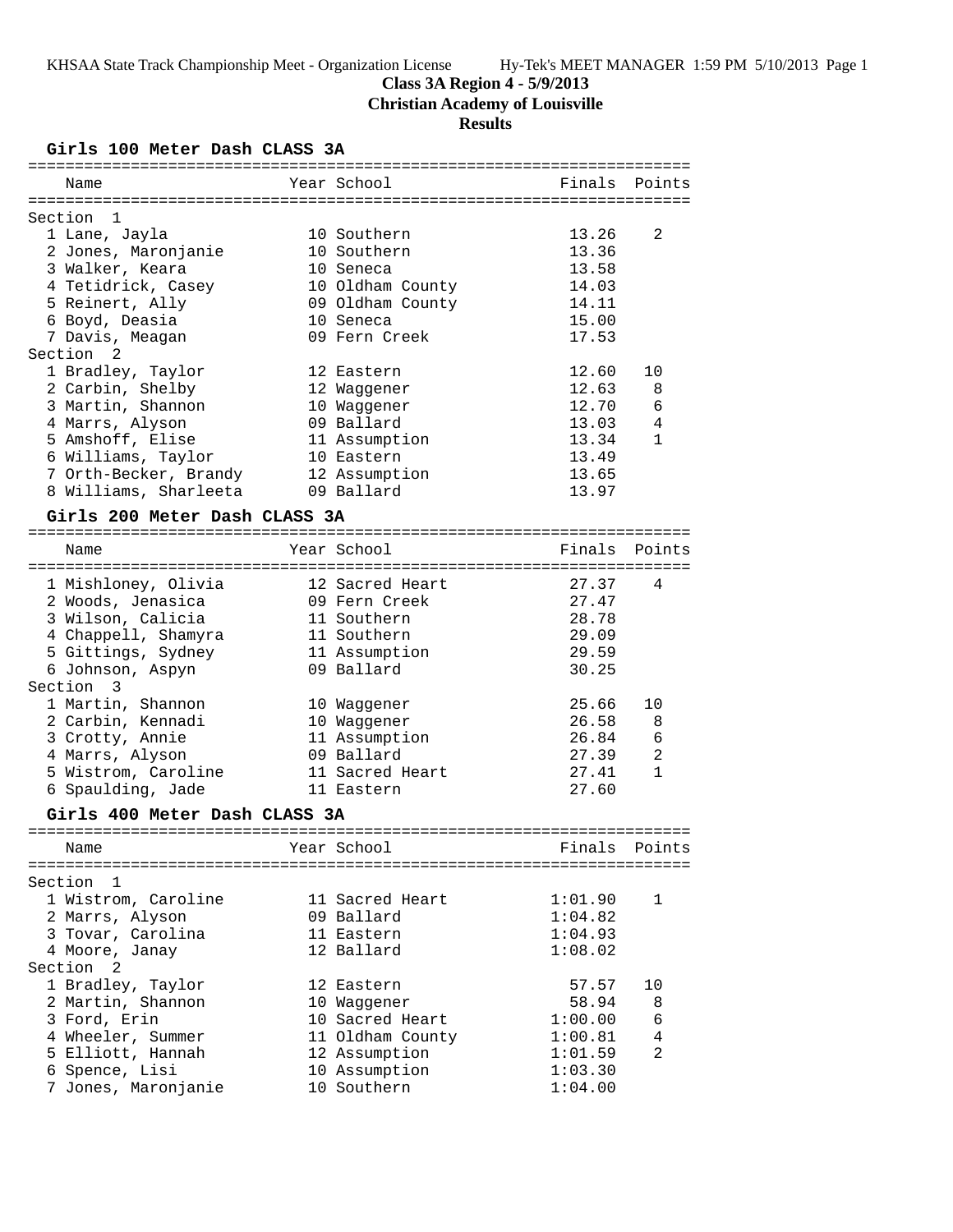**Class 3A Region 4 - 5/9/2013**

**Christian Academy of Louisville**

# **Results**

| Girls 400 Meter Dash CLASS 3A |                                      |  |                  |          |                |  |
|-------------------------------|--------------------------------------|--|------------------|----------|----------------|--|
|                               | 8 Arvidson, Melissa 10 Oldham County |  |                  | 1:04.28  |                |  |
|                               | Girls 800 Meter Run CLASS 3A         |  |                  |          |                |  |
|                               | Name                                 |  | Year School      | Finals   | Points         |  |
|                               | Section<br>1                         |  |                  |          |                |  |
|                               | 1 Receveur, Katherine                |  | 11 Assumption    | 2:23.37  | 10             |  |
|                               | 2 Allen, Maggie                      |  | 10 Sacred Heart  | 2:23.41  | 8              |  |
|                               | 3 Hayden, Lauren                     |  | 11 Assumption    | 2:25.16  | 6              |  |
|                               | 4 Heil, Kati                         |  | 11 Oldham County | 2:25.65  | 4              |  |
|                               | 5 Carroll, Caitlin                   |  | 11 Sacred Heart  | 2:25.93  | 2              |  |
|                               | 6 Klump, Kelly                       |  | 10 Oldham County | 2:29.11  | $\mathbf{1}$   |  |
|                               | 7 Doom, Destinee                     |  | 12 Fern Creek    | 2:29.73  |                |  |
|                               | 8 Tillman, Tiffany                   |  | 10 Eastern       | 2:30.52  |                |  |
|                               | 9 Carter, Alexsis                    |  | 11 Eastern       | 2:30.56  |                |  |
|                               | 10 Jones, Taylor                     |  | 11 Ballard       | 2:30.75  |                |  |
|                               | 11 Zepherin, Zaria                   |  | 11 Ballard       | 2:38.06  |                |  |
|                               | 12 Huffman, Kelsie                   |  | 09 Fern Creek    | 3:00.63  |                |  |
|                               | 13 Briggs, Sharmaine                 |  | 10 Southern      | 3:34.29  |                |  |
|                               | 14 Perkins, Tomesha                  |  | 11 Southern      | 4:16.87  |                |  |
|                               | Girls 1600 Meter Run CLASS 3A        |  |                  |          |                |  |
|                               |                                      |  |                  |          |                |  |
|                               | Name                                 |  | Year School      | Finals   | Points         |  |
|                               |                                      |  |                  |          |                |  |
|                               | 1 Allen, Maggie                      |  | 10 Sacred Heart  | 5:05.39  | 10             |  |
|                               | 2 Receveur, Katherine                |  | 11 Assumption    | 5:05.77  | 8              |  |
|                               | 3 Klump, Kelly                       |  | 10 Oldham County | 5:15.05  | 6              |  |
|                               | 4 Carroll, Caitlin                   |  | 11 Sacred Heart  | 5:17.44  | 4              |  |
|                               | 5 Crawford, Sarah                    |  | 09 Assumption    | 5:17.86  | $\overline{2}$ |  |
|                               | 6 Mullins, Hannah                    |  | 12 Oldham County | 5:37.27  | $\mathbf{1}$   |  |
|                               | 7 Blocker, McKenzie                  |  | 12 Eastern       | 5:51.34  |                |  |
|                               | 8 Blake, Sylvia                      |  | 12 Fern Creek    | 6:10.81  |                |  |
|                               | 9 Scanlon, Kyla                      |  | 10 Eastern       | 6:23.42  |                |  |
|                               | 10 Middleton, Maddie                 |  | 09 Ballard       | 7:09.97  |                |  |
|                               | 11 Miller, Crystal                   |  | 09 Southern      | 8:16.89  |                |  |
|                               | Girls 3200 Meter Run CLASS 3A        |  |                  |          |                |  |
|                               | Name                                 |  | Year School      |          | Finals Points  |  |
|                               |                                      |  |                  |          |                |  |
|                               | 1 Bean, Emily                        |  | 11 Assumption    | 11:24.85 | 10             |  |
|                               | 2 Simms, Samantha                    |  | 10 Sacred Heart  | 11:28.26 | 8              |  |
|                               | 3 Defler, Kenzley                    |  | 11 Assumption    | 11:39.55 | 6              |  |
|                               | 4 Grogan, Caroline                   |  | 11 Oldham County | 11:46.40 | 4              |  |
|                               | 5 Buechler, Megan                    |  | 09 Sacred Heart  | 11:53.84 | 2              |  |
|                               | 6 Mullins, Haley                     |  | 12 Oldham County | 12:06.44 | 1              |  |
|                               | 7 Wigginton, Tori                    |  | 12 Eastern       | 12:11.17 |                |  |
|                               | 8 Burgin, Allison                    |  | 09 Eastern       | 12:17.45 |                |  |
|                               | 9 Facktor, Rebecca                   |  | 10 Ballard       | 12:36.44 |                |  |
|                               | 10 Blake, Sylvia                     |  | 12 Fern Creek    | 13:38.51 |                |  |
|                               | 11 Middleton, Maddie                 |  | 09 Ballard       | 15:23.46 |                |  |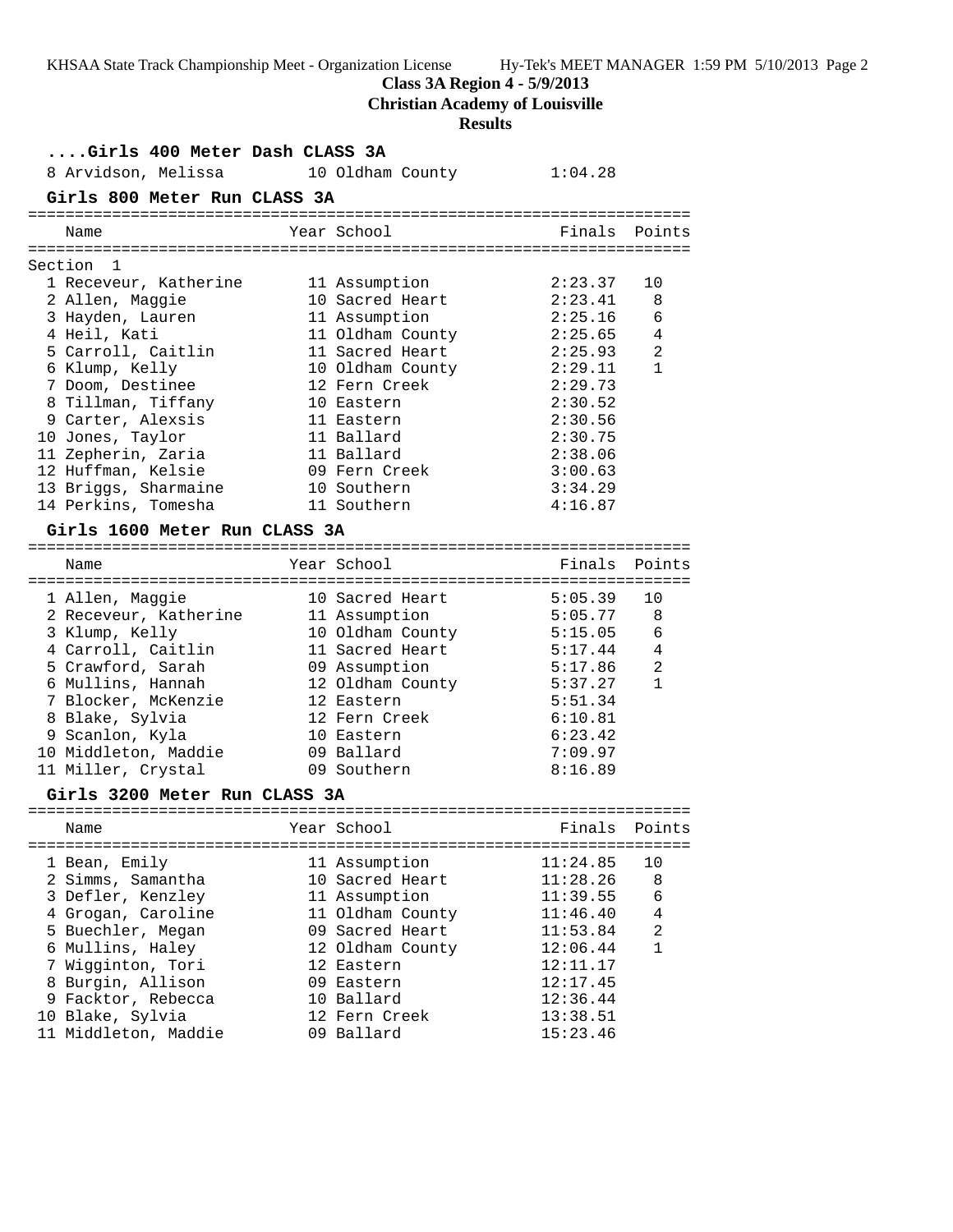### **Class 3A Region 4 - 5/9/2013**

**Christian Academy of Louisville**

#### **Results**

**Girls 100 Meter Hurdles CLASS 3A** ======================================================================= Name The Year School The Finals Points ======================================================================= Section 2 1 Reyna-Padilla, Ashley 09 Oldham County 18.00 10 2 Whitehill, Rachel 10 Oldham County 18.60 8 3 Warrick, Jazmine 10 Ballard 18.70 6 4 Leach, Deonsha 11 Fern Creek 19.71 4 5 Gray, Keegan 09 Assumption 19.95 2 -- Daye, C'Angela 09 Waggener DQ finished in wrong la **Girls 300 Meter Hurdles CLASS 3A** ======================================================================= Name The Year School Contract Points Points ======================================================================= Section 1 1 Depp, Kristy 10 Waggener 51.98 2 Whitehill, Rachel 10 Oldham County 56.77 3 Lado, Jane 09 Fern Creek 57.66 4 Kozma, Cassandra 09 Eastern 58.69 Section 2 1 Matula, Kristen 12 Sacred Heart 46.54 10 2 Wright, Abbie 10 Assumption 48.96 8 3 Stovall, Scarlet 11 Eastern 49.10 6 4 Woods, Jenasica 09 Fern Creek 49.18 4 5 Reyna-Padilla, Ashley 09 Oldham County 50.22 2 6 Orth-Becker, Brandy 12 Assumption 50.34 1 7 Warrick, Jazmine 10 Ballard 52.04 **Girls 4x100 Meter Relay CLASS 3A** ======================================================================= School **Finals Points** ======================================================================= 1 Waggener 51.79 10 1) Perks, Natilya 09 2) Depp, Kristy 10 3) Carbin, Kennadi 10 4) Carbin, Shelby 12 5) Anastas, Haley 09 6) Martin, Shannon 10 7) Ruff, Davianna 09 8 8) Boyd, Lareka 10 2 Eastern 51.99 8 1) Cromwell, Alex 11 2) Bryar, Shannon 11 3) Spaulding, Jade 11 4) Singleton, Keyanna 10 5) Williams, Taylor 10 6) Wilbanks, Escada 11 7) Stovall, Scarlet 11 8) Bradley, Taylor 12 3 Southern 52.05 6 1) Chappell, Shamyra 11 2) Jones, Maronjanie 10 3) Wilson, Calicia 11 (4) Lane, Jayla 10 5) Briggs, Sharmaine 10 (6) 4 Assumption 52.18 4 1) Gittings, Sydney 11 2) McCarty, Mallory 10 3) Elliott, Hannah 12 (4) Amshoff, Elise 11 5) Spence, Lisi 10 6) Wright, Abbie 10 7) Goetz, Emma 11 and 8) O'Dea, Molly 09 5 Oldham County 52.83 2 1) Tetidrick, Casey 10 2) Reyna-Padilla, Ashley 09 3) Kogut, Cameron 10 (4) Reinert, Ally 09 5) Kelly, Kaya 11 6) Underwood, Myah 10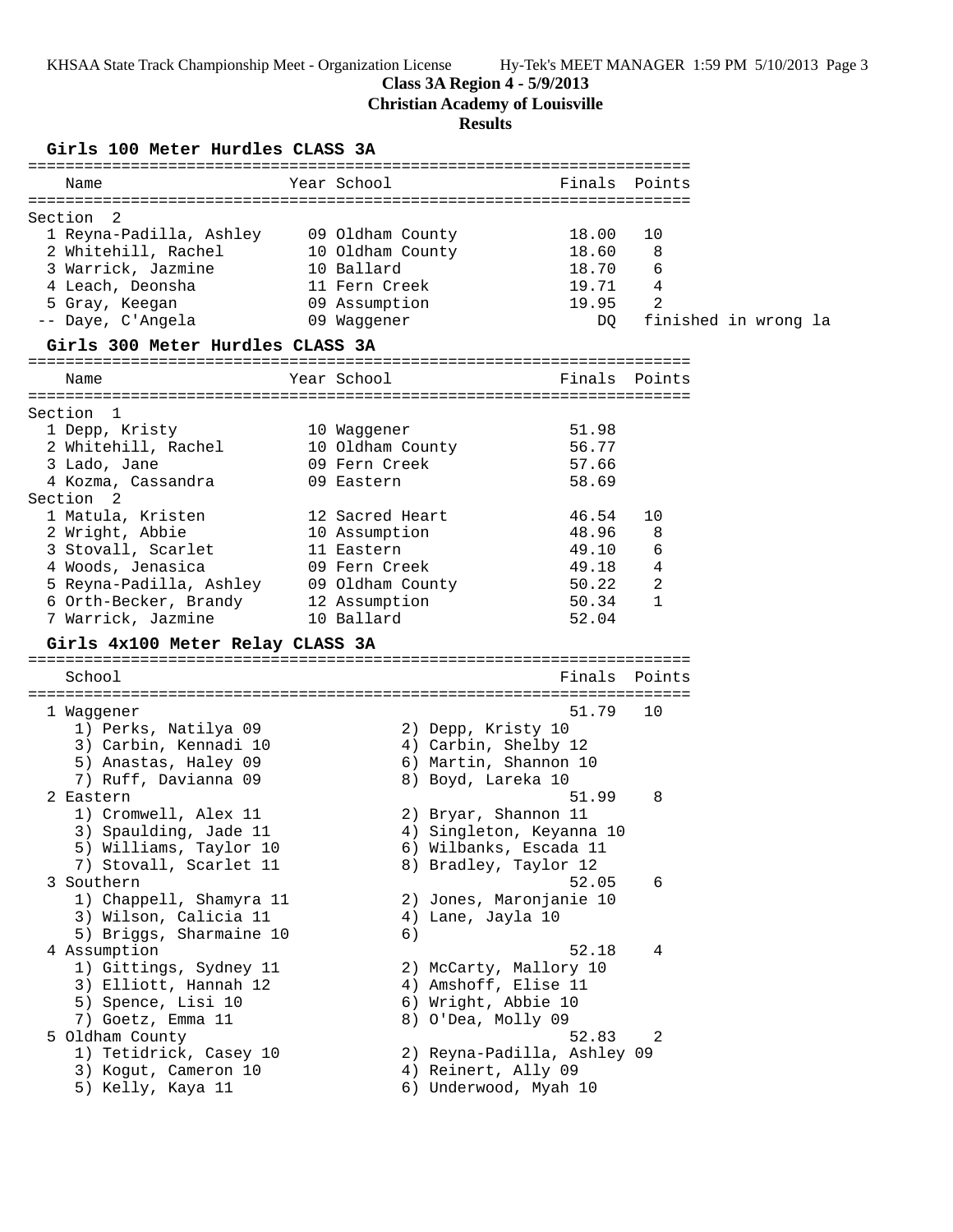**Class 3A Region 4 - 5/9/2013**

**Christian Academy of Louisville**

#### **Results**

## **....Girls 4x100 Meter Relay CLASS 3A**

7) Schuyler, Whitney 11 8) Tallon, Breauna 09<br>1 -- Sacred Heart FS 1) Mishloney, Olivia 12 2) Watson, Emily 12 3) Matula, Kristen 12 4) Hammann, Sophia 09 5) Ford, Erin 10 6) Stevens, Summer 12 7) Wistrom, Caroline 11 8) -- Fern Creek DQ interference 1) Woods, Jenasica 09 2) Scott, Shay 11 3) Lado, Jane 09 4) Leach, Deonsha 11 5) Reed, Alana 12 6) Huffman, Kelsie 09 7) Rogers, Treasure 11 and 8) Smith, Ashley 11 **Girls 4x200 Meter Relay CLASS 3A** ======================================================================= School **Finals** Points Points Points Points Points Points Points Points Points Points Points Points Points Points Points Points Points Points Points Points Points Points Points Points Points Points Points Points Points Poi ======================================================================= 1 Waggener 1:44.61 10 1) Martin, Shannon 10 2) Carbin, Shelby 12 3) Depp, Kristy 10 4) Carbin, Kennadi 10 5) Anastas, Haley 09 6) Perks, Natilya 09 7) Ruff, Davianna 09 8) Daye, C'Angela 09 2 Eastern 1:47.22 8 1) Bradley, Taylor 12 2) Spaulding, Jade 11 3) Stovall, Scarlet 11 4) Singleton, Keyanna 10 5) Bryar, Shannon 11 6) Cromwell, Alex 11 7) Williams, Taylor 10 8) Wilbanks, Escada 11 3 Southern 1:49.07 6 1) Chappell, Shamyra 11 2) Jones, Maronjanie 10 3) Lane, Jayla 10 4) Wilson, Calicia 11 5) Briggs, Sharmaine 10 (6) 4 Sacred Heart 1:49.69 4 1) Mishloney, Olivia 12 2) Stevens, Summer 12 3) Watson, Emily 12 4) Hammann, Sophia 09 5) Neltner, Lilly 09 6) Ford, Erin 10 7) Wistrom, Caroline 11 8) Matula, Kristen 12 5 Oldham County 1:50.28 2 1) Heil, Kati 11 2) McMurchie, Sarah 09 3) Kogut, Cameron 10 4) Wheeler, Summer 11 5) Heil, Kalli 11 6) Arvidson, Melissa 10 7) Griffin, Samantha 09 8) Underwood, Myah 10 6 Assumption 1:50.91 1 1) Gittings, Sydney 11 2) McCarty, Mallory 10 3) Wright, Abbie 10 4) Elliott, Hannah 12 5) Spence, Lisi 10 6) Orth-Becker, Brandy 12 7) Amshoff, Elise 11 and 8) Goetz, Emma 11 7 Fern Creek 2:16.67 1) Huffman, Kelsie 09 2) Rogers, Treasure 11 3) Reed, Alana 12 (4) Davis, Meagan 09 5) Lado, Jane 09 6) Smith, Ashley 11 7) Thompson, Reyonna 09 8) Miller, Geneva 09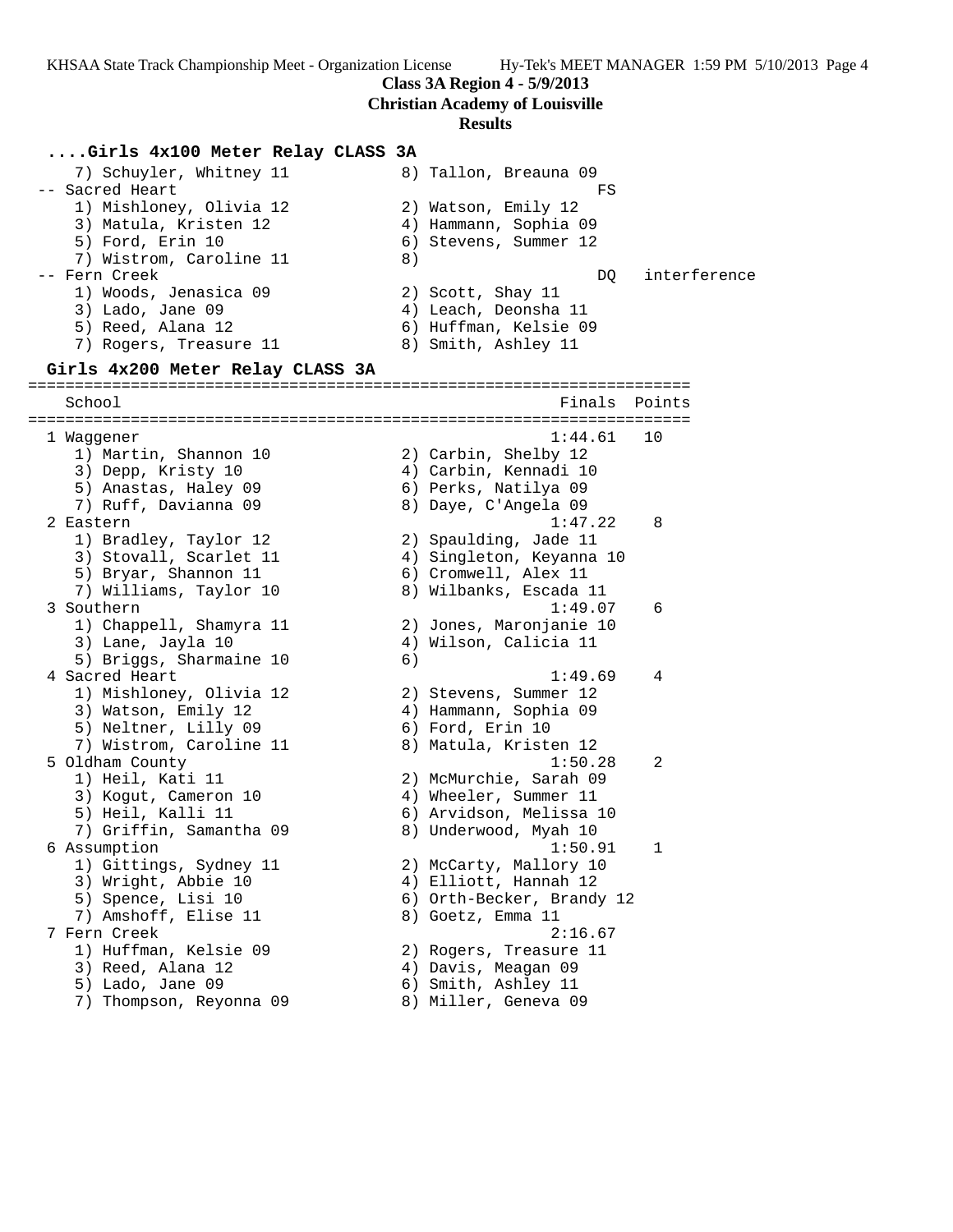**Class 3A Region 4 - 5/9/2013**

**Christian Academy of Louisville**

#### **Results**

#### **Girls 4x400 Meter Relay CLASS 3A**

======================================================================= School **Finals Points** ======================================================================= Section 1 1 Eastern 4:02.04 10 1) Spaulding, Jade 11 2) Carter, Alexsis 11 3) Stovall, Scarlet 11 4) Bradley, Taylor 12 5) Tillman, Tiffany 10 6) Tovar, Carolina 11 7) Ferrara, Sydney 10 8) Bryar, Shannon 11 2 Sacred Heart 4:05.83 8 1) Matula, Kristen 12 2) Ford, Erin 10 3) Neltner, Lilly 09 4) Stevens, Summer 12 5) Wistrom, Caroline 11 6) Mishloney, Olivia 12 7) Allen, Maggie 10 8) Hammann, Sophia 09 3 Assumption 4:06.73 6 1) Wright, Abbie 10 2) Spence, Lisi 10 3) Receveur, Katherine 11 4) Elliott, Hannah 12 5) Hayden, Lauren 11 6) Guyton, Kyndel 11 7) Browning, Madison 09 8) Browning, McKenzie 09 4 Oldham County 4:11.74 4 1) Heil, Kati 11 2) McMurchie, Sarah 09 3) Underwood, Myah 10 4) Wheeler, Summer 11 5) Arvidson, Melissa 10 6) Reyna-Padilla, Ashley 09 7) Kogut, Cameron 10 and 8) Klump, Kelly 10 5 Ballard 4:32.30 2 1) Zepherin, Zaria 11 2) Marrs, Alyson 09 3) Jones, Taylor 11 (4) Moore, Janay 12 5) Williams, Sharleeta 09 6) Warrick, Jazmine 10 7) Clark, Julie 10 8) Johnson, Aspyn 09 6 Waggener 4:40.98 1 1) Depp, Kristy 10 2) Kaetly, Mackenzi 09 3) Ruff, Davianna 09 4) Moorman, Tenisha 12 5) Anastas, Haley 09 6) Carbin, Shelby 12 7) Perks, Natilya 09 8) Carbin, Kennadi 10 7 Fern Creek 4:47.49 1) Huffman, Kelsie 09 2) Lado, Jane 09 3) Woods, Jenasica 09 (4) Reed, Alana 12 5) Smith, Ashley 11 6) Davis, Meagan 09 7) Miller, Geneva 09 8) Scott, Shay 11 **Girls 4x800 Meter Relay CLASS 3A** ======================================================================= School **Finals Points** ======================================================================= 1 Sacred Heart 9:37.31 10 1) Buechler, Julia 11  $\hskip10mm 2)$  Neltner, Lilly 09 3) Shay, Parker 11 4) Buechler, Megan 09 5) Carroll, Caitlin 11 6) Simms, Samantha 10 7) Davis, Peyton 11 and 8) Allen, Maggie 10 2 Assumption 9:39.68 8 1) Hayden, Lauren 11 2) Beavin, Sophie 09 3) Guyton, Kyndel 11 4) Carrico, Meghan 09 5) Boughey, Olivia 12 6) Crawford, Sarah 09 7) Kaelin, Maggie 10 8) Receveur, Katherine 11 3 Eastern 10:15.07 6 1) Blocker, McKenzie 12 2) Carter, Alexsis 11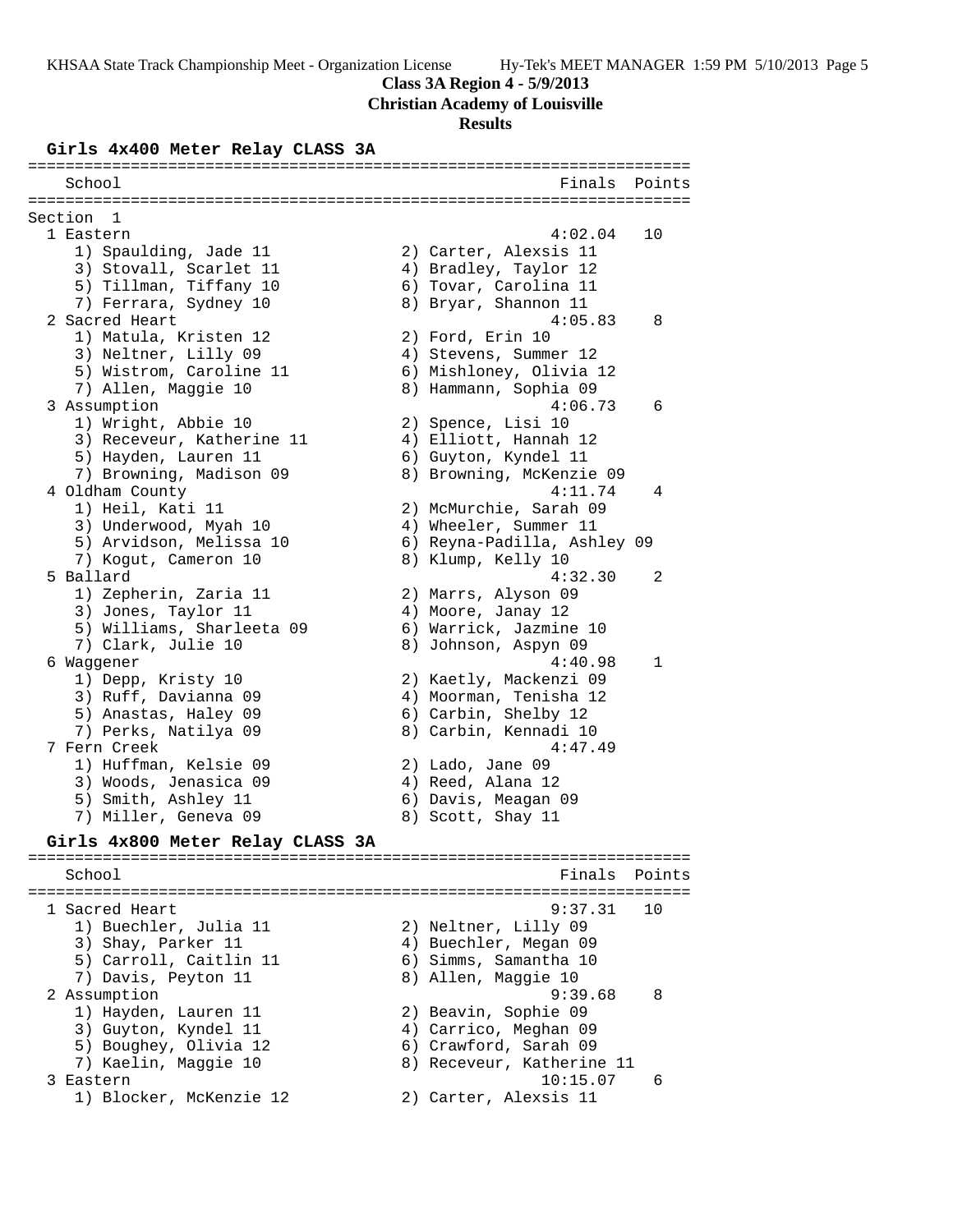### **Class 3A Region 4 - 5/9/2013**

**Christian Academy of Louisville**

## **Results**

### **....Girls 4x800 Meter Relay CLASS 3A**

| 3) Burgin, Allison 09  | 4) Tillman, Tiffany 10  |
|------------------------|-------------------------|
| 5) Kozma, Cassandra 09 | 6) Wigginton, Tori 12   |
| 7) Stovall, Scarlet 11 | 8) Rosbottom, Chloe 12  |
| 4 Oldham County        | 10:16.33<br>4           |
| 1) Rumsey, Mary 10     | 2) Heil, Kalli 11       |
| 3) Bear, Chelsea 11    | 4) Grogan, Caroline 11  |
| 5) Mullins, Haley 12   | 6) Arvidson, Melissa 10 |
| 7) Heil, Kati 11       | 8) Klump, Kelly 10      |
| 5 Ballard              | 2<br>11:11.33           |
| 1) Facktor, Rebecca 10 | 2) Moore, Janay 12      |
| 3) Zepherin, Zaria 11  | 4) Jones, Taylor 11     |
| 5) Tao, Jingran 09     | 6) Middleton, Maddie 09 |
| 6 Waqqener             | 12:38.68<br>1           |
| 1) Kaetly, Mackenzi 09 | 2) Phelps, Alexa 09     |
| 3) Moorman, Tenisha 12 | 4) Macklin, Dezarae 09  |
| 5) Points, Vontroya 11 | 6) Ruff, Davianna 09    |

#### **Boys 100 Meter Dash CLASS 3A**

======================================================================= Name The Year School Controll of Finals Points ======================================================================= 1 Bravo, Angelo 12 Waggener 11.75 2 2 Cain, Jonathan 11 Seneca 11.95 1 3 Tubman, Lloyd 11 Seneca 12.09 4 Hurrigan, Kristian 10 Waggener 12.36 5 Robinson, Jaleel 11 Fern Creek 12.42 6 Boaz, Seth 09 Oldham County 12.60 Section 2 1 Bush, William 11 Ballard 10.74 10 2 Quick, James 12 Trinity 10.79 8 3 Hayes, Greg 12 Eastern 11.06 6 4 Morris, Romon 12 Ballard 11.35 4 5 Gustave, Raynaldy 12 Fern Creek 12.12 6 Escobar, Kevin 12 Oldham County 12.43 -- Brooks, Donald 10 Trinity FS -- Layfield, James 09 Eastern FS

## **Boys 200 Meter Dash CLASS 3A**

| Name                | Year School      | Finals Points |                |
|---------------------|------------------|---------------|----------------|
| Section 1           |                  |               |                |
| 1 Gustave, Raynaldy | 12 Fern Creek    | 24.59         |                |
| 2 Smith, Donte      | 12 Southern      | 25.55         |                |
| 3 Robinson, Jaleel  | 11 Fern Creek    | 26.64         |                |
| Section 2           |                  |               |                |
| 1 Quick, James      | 12 Trinity       | 21.56         | 10             |
| 2 Bush, William     | 11 Ballard       | 21.68         | - 8            |
| 3 Hayes, Greg       | 12 Eastern       | 22.44         | 6              |
| 4 Brooks, Donald    | 10 Trinity       | 22.62         | 4              |
| 5 Morris, Romon     | 12 Ballard       | 22.92         | $\mathfrak{D}$ |
| 6 Corral, Josh      | 11 Oldham County | 23.60         | $\mathbf{1}$   |
| 7 Bravo, Angelo     | 12 Waqqener      | 24.12         |                |
| 8 Griffin, Arterou  | 11 Waqqener      | 24.56         |                |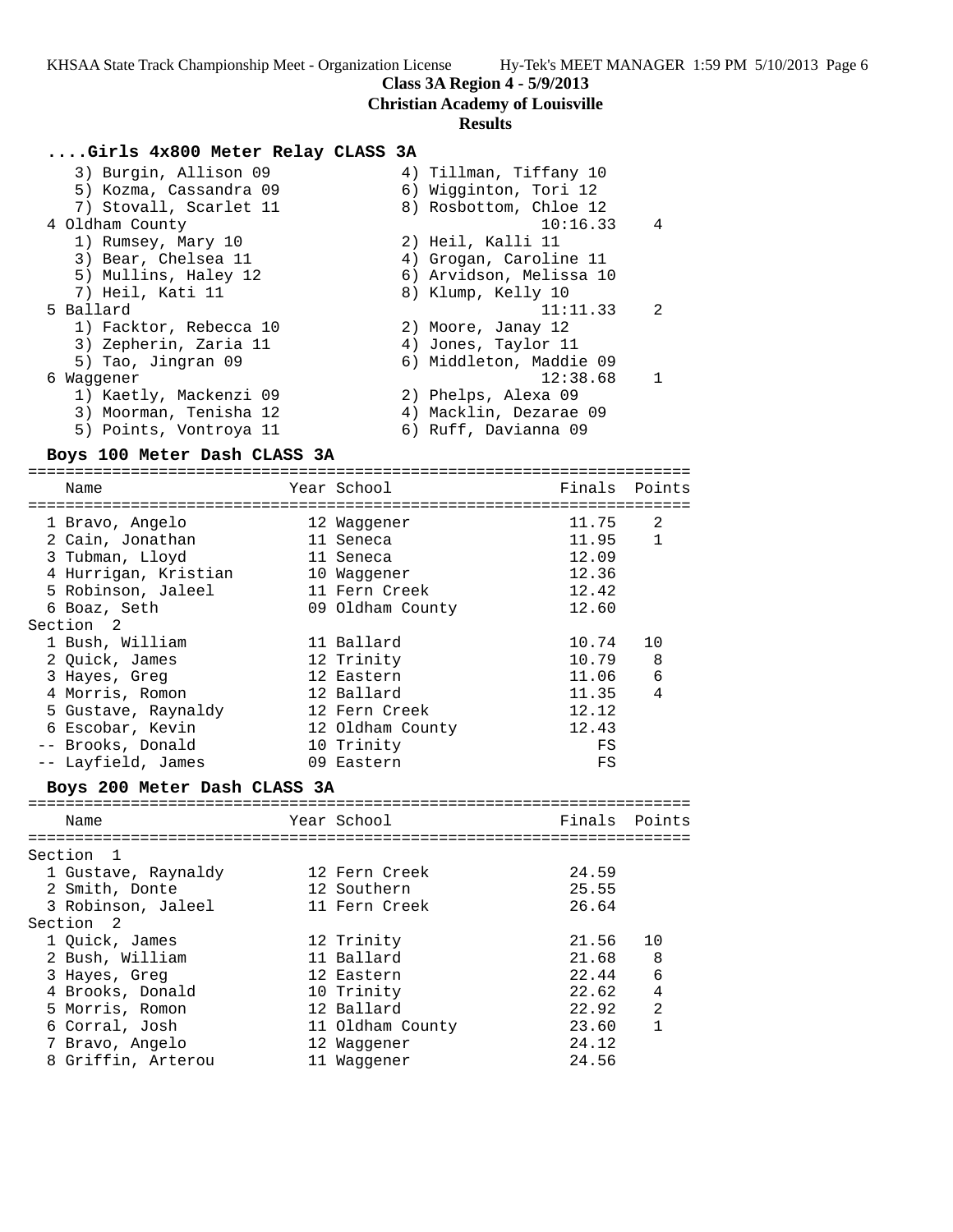**Class 3A Region 4 - 5/9/2013**

**Christian Academy of Louisville**

# **Results**

# **Boys 400 Meter Dash CLASS 3A**

| Name                                     | Year School      | Finals Points |                |                 |  |  |
|------------------------------------------|------------------|---------------|----------------|-----------------|--|--|
|                                          |                  |               |                |                 |  |  |
| Section<br>$\mathbf{1}$                  |                  |               |                |                 |  |  |
| 1 Robinson, Jaleel                       | 11 Fern Creek    | 56.73         |                |                 |  |  |
| 2 Hurrigan, Kristian                     | 10 Waggener      | 57.31         |                |                 |  |  |
| 3 Harris, Turan                          | 12 Waggener      | 57.88         |                |                 |  |  |
| Section<br>2                             |                  |               |                |                 |  |  |
| 1 Slocum, Chris                          | 12 Fern Creek    | 50.86         | 10             |                 |  |  |
| 2 Cawood, Michael                        | 11 Trinity       | 50.97         | 8              |                 |  |  |
| 3 Corral, Josh                           | 11 Oldham County | 51.20         | 6              |                 |  |  |
| 4 Baker, Rhyan                           | 11 Ballard       | 52.77         | 4              |                 |  |  |
| 5 Martinette, Patrick                    | 11 Trinity       | 53.75         | $\overline{2}$ |                 |  |  |
| 6 Bivins, Tyler                          | 11 Eastern       | 54.02         | 1              |                 |  |  |
| 7 Williams, Darius                       | 09 Ballard       | 55.91         |                |                 |  |  |
| Boys 800 Meter Run CLASS 3A              |                  |               |                |                 |  |  |
|                                          |                  |               |                |                 |  |  |
| Name                                     | Year School      | Finals Points |                |                 |  |  |
|                                          |                  |               |                |                 |  |  |
| Section<br>-1                            |                  |               |                |                 |  |  |
| 1 Merkley, Blake                         | 11 Trinity       | 2:00.86       | 10             |                 |  |  |
| 2 Wells, Holden                          | 11 Eastern       | 2:01.67       | 8              |                 |  |  |
| 3 Heslin, Cory                           | 12 Eastern       | 2:03.90       | 6              |                 |  |  |
| 4 Hoffman, Benjamin<br>5 Ireland, Andrew | 11 Oldham County | 2:04.33       | 4              |                 |  |  |
|                                          | 11 Trinity       | 2:06.07       | 2              |                 |  |  |
| 6 Lega, Tyler                            | 11 Oldham County | 2:07.52       | $\mathbf{1}$   |                 |  |  |
| 7 Young, Kyle                            | 10 Fern Creek    | 2:10.93       |                |                 |  |  |
| 8 Acosta, Jorge                          | 12 Southern      | 2:18.75       |                |                 |  |  |
| 9 Smith, Jameel                          | 10 Southern      | 2:19.00       |                |                 |  |  |
| 10 Hyde, Tyler                           | 09 Ballard       | 2:19.88       |                |                 |  |  |
| 11 Sowell, Vince                         | 10 Fern Creek    | 2:21.92       |                |                 |  |  |
| 12 Charles, Billy                        | 12 Waqqener      | 2:37.65       |                |                 |  |  |
| 13 Zvaleta, Eduardo                      | 10 Ballard       | 2:41.76       |                |                 |  |  |
| 14 Gordon, Kevontaye                     | 09 Waggener      | 2:45.96       |                |                 |  |  |
| Boys 1600 Meter Run CLASS 3A             |                  |               |                |                 |  |  |
|                                          |                  |               |                |                 |  |  |
| Name                                     | Year School      | Finals        | Points         |                 |  |  |
| 1 Wells, Holden                          | 11 Eastern       | 4:31.19       | 10             |                 |  |  |
| 2 Heslin, Cory                           | 12 Eastern       | 4:33.25       | 8              |                 |  |  |
| 3 Eckert, Nick                           | 11 Trinity       | 4:35.44       | 6              |                 |  |  |
| 4 Robison, Sean                          | 12 Oldham County | 4:40.31       | 4              |                 |  |  |
| 5 Lang, Evan                             | 10 Trinity       | 4:40.56       | 2              |                 |  |  |
| 6 French, Chris                          | 11 Oldham County | 5:12.84       | 1              |                 |  |  |
| 7 Hyde, Tyler                            | 09 Ballard       | 5:22.54       |                |                 |  |  |
| 8 Amirieh, Meshear                       | 10 Fern Creek    | 5:39.12       |                |                 |  |  |
| -- Hindi, Mohammed                       | 10 Ballard       |               |                | broke too early |  |  |
|                                          |                  | DQ            |                |                 |  |  |
| Boys 3200 Meter Run CLASS 3A             |                  |               |                |                 |  |  |
| Name                                     | Year School      | Finals Points |                |                 |  |  |
| 1 Little, Devon                          | 11 Trinity       | 10:01.38      | 10             |                 |  |  |

2 Hancock, Evan 12 Trinity 10:04.76 8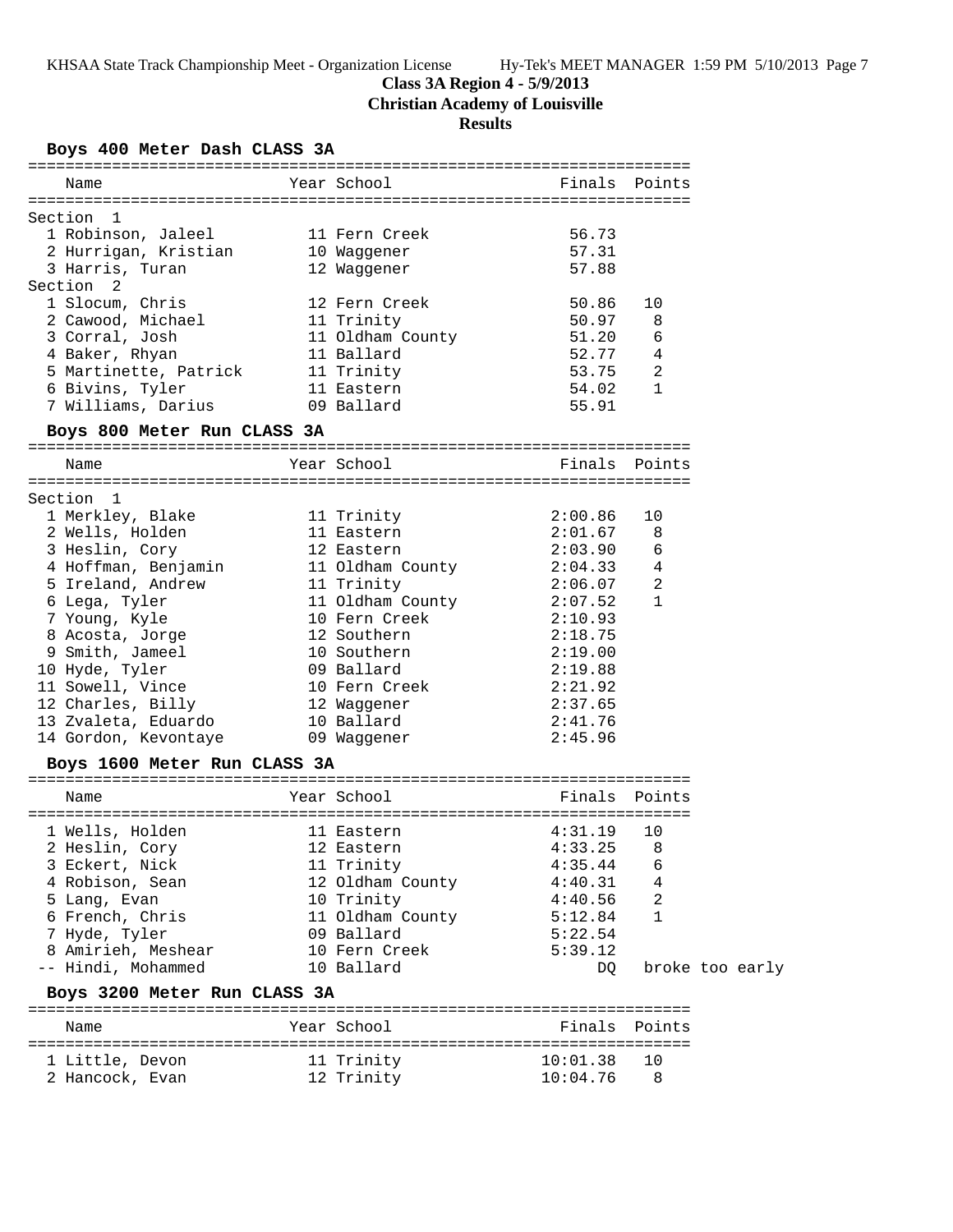**Class 3A Region 4 - 5/9/2013**

**Christian Academy of Louisville**

# **Results**

| Boys 3200 Meter Run CLASS 3A    |                              |                       |
|---------------------------------|------------------------------|-----------------------|
| 3 Heslin, Cory                  | 10:18.80<br>12 Eastern       | 6                     |
| 4 Statler, Charles              | 12 Eastern                   | 10:22.07<br>4         |
| 5 Romero, Dylan                 | 11 Oldham County             | 10:26.33<br>2         |
| 6 Maddy, Drew                   | 10 Oldham County<br>10:56.03 | 1                     |
| 7 Cobb, Evan                    | 10 Ballard<br>11:37.93       |                       |
| Boys 110 Meter Hurdles CLASS 3A |                              |                       |
|                                 | Year School                  | Finals                |
| Name                            |                              | Points                |
| 1 Meek, Terran                  | 11 Ballard                   | 15.07<br>10           |
| 2 Swabek, Cody                  | 11 Trinity                   | 15.33<br>- 8          |
| 3 Kimijwok, Mayik               | 11 Southern                  | 16.48 6               |
| 4 Larsen, Dallin                | 11 Oldham County             | 17.00 4               |
| 5 Smith, Donte                  | 12 Southern                  | 17.87 2               |
| 6 Kozma, Zach                   | 10 Eastern                   | 18.06 1               |
| 7 Diehl, John                   | 10 Trinity                   | 18.06                 |
| Boys 300 Meter Hurdles CLASS 3A |                              |                       |
| Name                            | Year School                  | Finals<br>Points      |
|                                 |                              |                       |
| Section 2<br>1 Meek, Terran     | 11 Ballard                   | 40.79<br>10           |
| 2 Kozma, Zach                   | 10 Eastern                   | 43.22 8               |
| 3 Stocking, Jonathan            | 11 Oldham County             | 44.05 6               |
| 4 Smith, Donte                  | 12 Southern                  | 44.18 4               |
| 5 Masden, Moe                   | 10 Ballard                   | 44.31 2               |
| 6 Diehl, John                   | 10 Trinity                   | 45.42<br>$\mathbf{1}$ |
| 7 Corezal, Alvero               | 12 Oldham County             | 46.11                 |
| 8 Kock, Colton                  | 09 Trinity                   | 48.97                 |
| Boys 4x100 Meter Relay CLASS 3A |                              |                       |
|                                 |                              |                       |
| School                          |                              | Finals Points         |
| Section 1                       |                              |                       |
| 1 Ballard                       |                              | 42.74<br>10           |
| 1) Baker, Rhyan 11              | 2) Bush, William 11          |                       |
| 3) Hurrigan, Joseph 12          | 4) Morris, Romon 12          |                       |
| 5) Brown, Jalil 10              | 6) Masden, Moe 10            |                       |
| 7) Meek, Terran 11              | 8) Williams, Darius 09       |                       |
| 2 Eastern                       |                              | 43.85<br>8            |
| 1) Beattie, Jocari 12           | 2) Hayes, Greg 12            |                       |
| 3) Jackson, Deandre 10          | 4) Layfield, James 09        |                       |
| 5) Johnson, Jaylen 12           | 6) Cox, Bo 09                |                       |
| 7) Bivins, Tyler 11             | 8)                           |                       |
| 3 Fern Creek                    |                              | 44.07<br>6            |
| 1) Firman, Jaycee 12            | 2) Conn, Marcus 12           |                       |
| 3) Williams, Dadrian 12         | 4) Gustave, Raynaldy 12      |                       |
| 5) Slocum, Chris 12             | 6) Robinson, Jaleel 11       |                       |
| 7) Davis, Austin 10             | 8) Sowell, Vince 10          |                       |
| 4 Waggener                      |                              | 46.08<br>4            |
| 1) Partee, Aaron 10             | 2) Hurrigan, Kristian 10     |                       |
| 3) Stallard, Tyrone 12          | 4) Bravo, Angelo 12          |                       |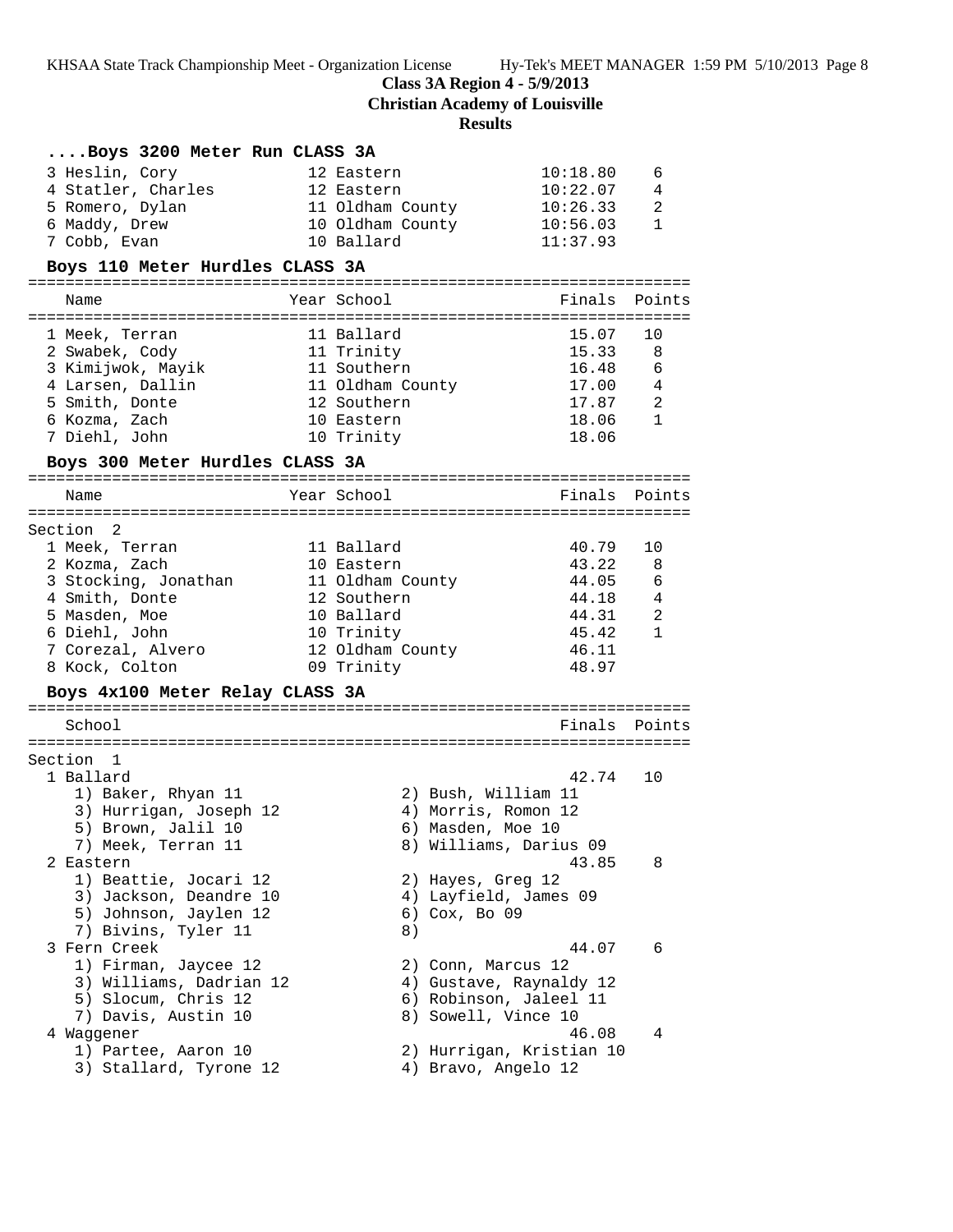**Class 3A Region 4 - 5/9/2013**

**Christian Academy of Louisville**

#### **Results**

### **....Boys 4x100 Meter Relay CLASS 3A**

5) Harris, Turan 12 (6) Griffin, Arterou 11<br>
5) Hill, Troijuan 11 (8) Charles, Billy 12 7) Hill, Troijuan 11  $\qquad \qquad 8)$  Charles, Billy 12 5 Oldham County 47.39 2 1) Escobar, Kevin 12 2) Boaz, Seth 09 3) Caudill, Chris 12 4) McDonough, Devin 11 5) Eells, Aidan 11 6) Charles, Evan 09 7) Camacho, CJ 11 8) Stocking, Jonathan 11 -- Trinity (Louisville) DNF 1) Quick, James 12 2) Osbourne, Jody 09 3) Brooks, Donald 10 4) Brown, Jaquan 09 5) Bruns, Rodjay 09 6) Swabek, Cody 11 7) Smith, Kyle 11 8) Biddix, Santo 09 **Boys 4x200 Meter Relay CLASS 3A** ======================================================================= Finals Points ======================================================================= 1 Trinity (Louisville) 1:28.06 10 1) Quick, James 12 2) Smith, Kyle 11 3) Brooks, Donald 10 4) Brown, Jaquan 09 5) Bruns, Rodjay 09 6) Swabek, Cody 11 7) Biddix, Santo 09 8) Osbourne, Jody 09 2 Eastern 1:31.01 8 1) Layfield, James 09 2) Johnson, Jaylen 12 3) Jackson, Deandre 10 (4) Hayes, Greg 12 5) Beattie, Jocari 12 (6) Cox, Bo 09 7) Bivins, Tyler 11 8) Clyburn, Toryon 10 3 Fern Creek 1:31.37 6 1) Williams, Dadrian 12 2) Firman, Jaycee 12 3) Conn, Marcus 12 4) Slocum, Chris 12 5) Gustave, Raynaldy 12 6) Robinson, Jaleel 11 7) Sowell, Vince 10 8) Davis, Austin 10 4 Waggener 1:35.66 4 1) Griffin, Arterou 11 2) Stallard, Tyrone 12 3) Hill, Troijuan 11 4) Bravo, Angelo 12 5) Partee, Aaron 10 6) Hurrigan, Kristian 10 7) Harris, Turan 12 8) Gordon, Kevontaye 09 5 Oldham County 1:36.09 2 1) Boaz, Seth 09 2) Hoffman, Benjamin 11 3) Eells, Aidan 11 (4) Corral, Josh 11 5) Stocking, Jonathan 11 6) Caudill, Chris 12 7) Lega, Tyler 11 8) Escobar, Kevin 12 6 Southern 1:36.79 1 1) Acosta, Jorge 12 2) Kimijwok, Mayik 11 3) Smith, Donte 12 (4) Harris, Abryn 11 5) Means, Deandre 12 (6) Mason, Eric 11 **Boys 4x400 Meter Relay CLASS 3A** ======================================================================= School **Finals** Points ======================================================================= 1 Ballard 3:27.48 10 1) Baker, Rhyan 11 2) Bush, William 11 3) Meek, Terran 11 (4) Morris, Romon 12 5) Hurrigan, Joseph 12 6) Hyde, Tyler 09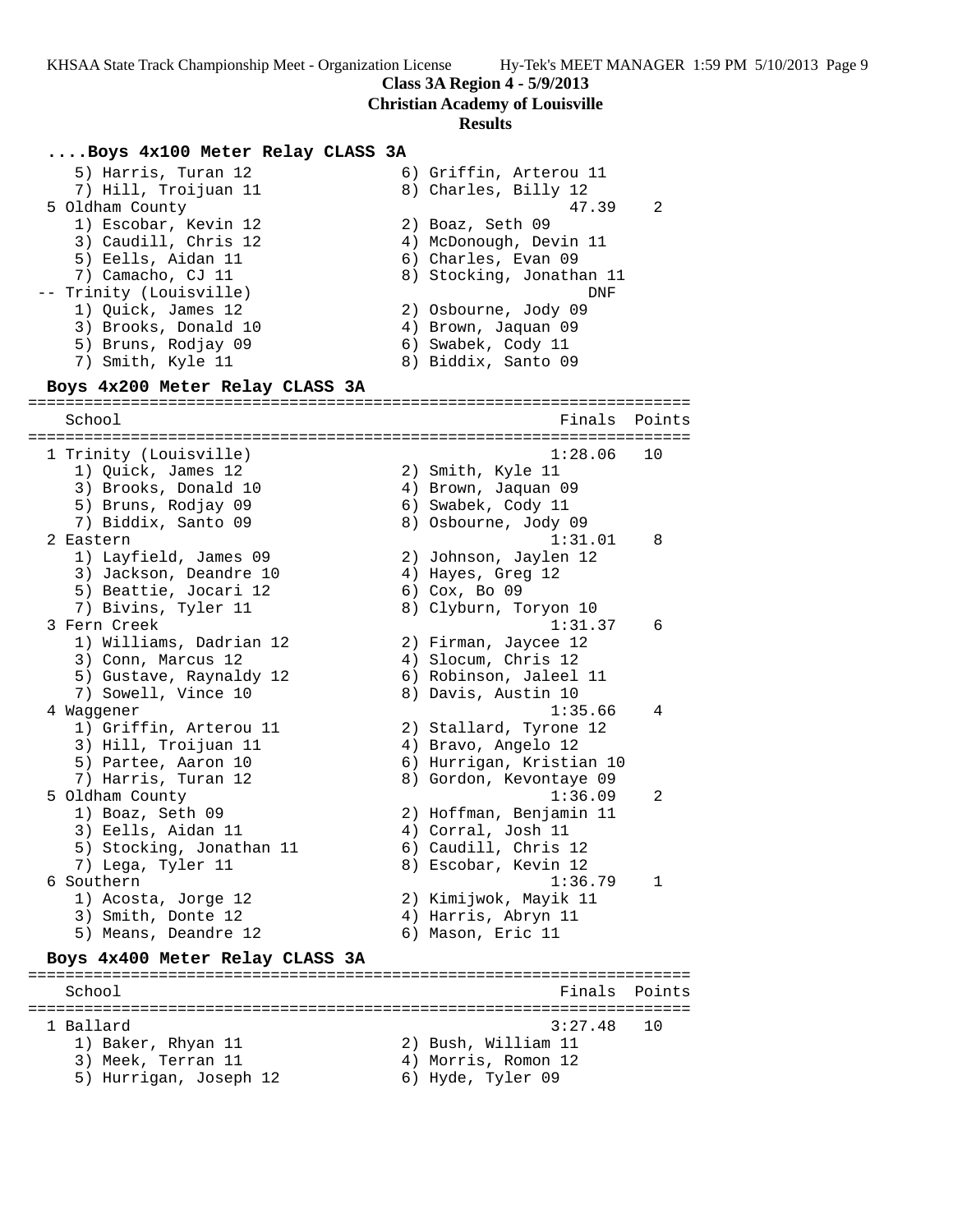**Class 3A Region 4 - 5/9/2013**

**Christian Academy of Louisville**

#### **Results**

## **....Boys 4x400 Meter Relay CLASS 3A**

7) Williams, Darius 09 8) Masden, Moe 10<br>2 Fern Creek 3:27.85 8 2 Fern Creek 3:27.85 8 1) Conn, Marcus 12 2) Williams, Dadrian 12 3) Slocum, Chris 12 (4) Firman, Jaycee 12 5) Young, Kyle 10 6) Sowell, Vince 10 7) Robinson, Jaleel 11 and 8) Davis, Austin 10 3 Trinity (Louisville) 3:28.74 6 1) Merkley, Blake 11 2) Cawood, Michael 11 3) Smith, Kyle 11 4) Martinette, Patrick 11 5) Gilcrease, Aaron 10 (6) Quick, James 12 7) Eckert, Nick 11 8) Biddix, Santo 09 4 Oldham County 3:35.54 4 1) Lega, Tyler 11 2) Hoffman, Benjamin 11 3) McDonough, Devin 11 (4) Corral, Josh 11 5) Boaz, Seth 09 6) Eells, Aidan 11 7) Stocking, Jonathan 11  $\qquad \qquad 8)$  Charles, Evan 09 5 Eastern 3:36.17 2 1) Bivins, Tyler 11 2) Jackson, Deandre 10 3) Wells, Holden 11 (4) Kozma, Zach 10 5) Johnson, Jaylen 12 6) Layfield, James 09 7) Clyburn, Toryon 10  $\hphantom{\text{2.65}$  8) Bowen, Devin 10 6 Waggener 3:48.44 1 1) Griffin, Arterou 11 2) Stallard, Tyrone 12 3) Partee, Aaron 10 4) Hurrigan, Kristian 10 5) Harris, Turan 12 6) Hill, Troijuan 11 7) Bravo, Angelo 12 (8) Charles, Billy 12 **Boys 4x800 Meter Relay CLASS 3A** ======================================================================= School **Finals Points** ======================================================================= 1 Trinity (Louisville) 8:25.77 10 1) Finney, Nick 09 2) Eckert, Nick 11 3) Merkley, Blake 11 4) Ireland, Andrew 11 5) Hallion, Jake 11 (6) Little, Devon 11 7) Hancock, Evan 12 and 8) Lang, Evan 10 2 Eastern 8:53.30 8 1) Carter, Robert 09 2) Milburn, Greg 10 3) Statler, Charles 12 (4) Wells, Holden 11 5) Heslin, Cory 12 6) Wells, Collin 09 7) Shoemaker, Alex 11 and 8) Bowen, Devin 10 3 Fern Creek 9:14.23 6 1) Sowell, Vince 10 2) Davis, Austin 10 3) Young, Kyle 10 4) Gist, Desmon 09 5) Amirieh, Meshear 10 (6) 7) Robinson, Jaleel 11 8) 4 Oldham County 9:16.16 4 1) Korzeniowski, Kris 10 2) Christiansen, Eli 09 3) Will, Brent 12 4) French, Chris 11 5) Romero, Dylan 11 6) Hoffman, Benjamin 11 7) Lega, Tyler 11 8) Montgomery, Shaun 09 5 Waggener 9:59.92 2 1) Hill, Troijuan 11 2) Charles, Billy 12 3) Gordon, Kevontaye 09 4) Harris, Turan 12 5) Hurrigan, Kristian 10 6) Partee, Aaron 10